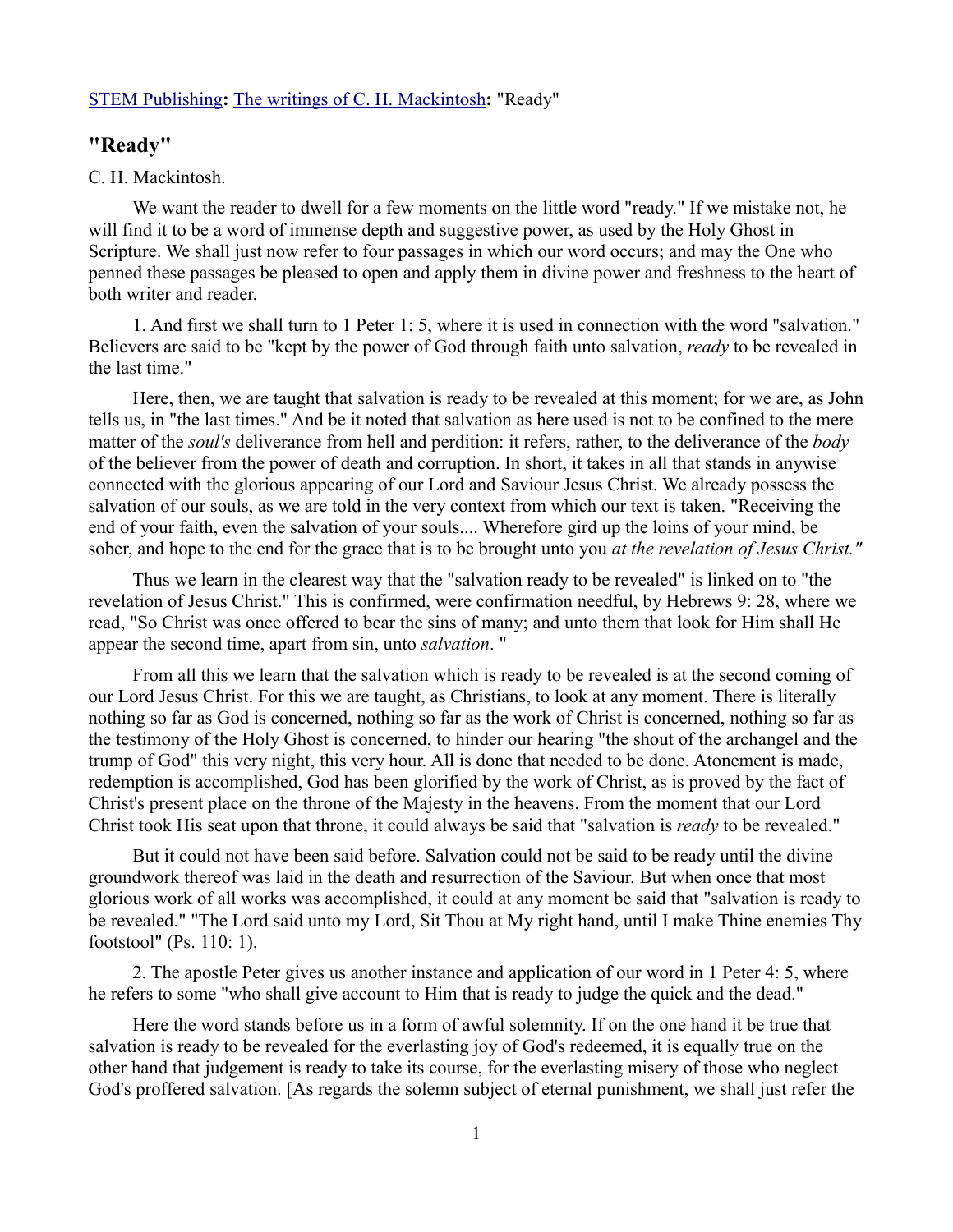reader to three passages of Scripture which establish the truth of it beyond all question: Mark 9: 43-48, the fire is *unquenchable*, and the worm *never dies;* Luke 16: 26, the great gulf is *fixed*; John 3:36, the wrath of God *abideth*] The one is as true, and as pointed, and as forcible, as the other. There is nothing to wait for in respect to the judgement, any more than there is in respect to the salvation. The one is as "*ready*" as the other.

God has gone to the utmost in demonstrating His grace; and man has gone to the utmost in demonstrating his guilt. Both have reached their climax in the death of Christ; and when we see Him crowned with glory and seated on the throne, we have the most powerful evidence that could possibly be afforded that nothing remains but for salvation to be revealed on the one hand, and for judgement to take its course on the other.

Hence it follows that man is no longer under probation. It is a grand mistake for any one to think so. It falsifies man's entire position and state. If I am under probation — if God is still testing me; if He is even now occupied in testing whether I am good for aught; if I am capable of producing any fruit for Him — if this be indeed the case, then it is not and cannot be true that "He is ready to judge." Nature is not ripe for judgement so long as a probationary process is pending, if there is yet something to wait for ere judgement can take its course.

But no; we feel bound to press upon you the fact that the period of your probation is over forever, and the period of God's long-suffering is nearly run out. It is of the utmost importance to seize this truth. It lies at the very foundation of the sinner's position. Judgement is actually impending. It is "ready" at this moment to fall upon the head of the unrepentant — the reader of these lines, should he be one of them. The entire history of human nature — of man, of the world — has been wound up and closed forever. The cross of Christ has made perfectly manifest the guilt and ruin of the human race. It has put an end to man's probationary season; and from that solemn hour until now the true position of the world as a whole, and of each individual sinner — man, woman, and child — has been that of a culprit tried, found guilty, and condemned, but the sentence not executed. This is the present awful position of the unconverted, unbelieving reader.

Dear Friend, wilt thou not think of this? Fellow immortal soul, wilt thou not, even this very moment, bend the undivided attention of thy soul to this eternal question? We must speak plainly and pointedly. We feel in some small degree the awfulness of the sinner's state and prospect, in view of these weighty words, *"ready to Judge."* We are convinced that the present is a moment which calls for serious and faithful dealing with the souls of our readers. We do not, as God is our witness, want to write essays or sermons; we want to reach souls. We want the reader to be assured of this; that he is not now reading an article on a religious subject prepared for some literary purpose, but a solemn appeal made to his heart and conscience in the immediate presence of "Him who is ready to judge the quick and the dead."

3. But this leads us to the third passage of Holy Scripture in which our weighty motto occurs. The reader will find it in Luke 12: 40: "Be ye therefore ready also; for the Son of man cometh at an hour when ye think not."

If salvation is "ready" to be revealed, and if judgement is "ready" to be executed, what becomes us but to be "ready" also?

And in what does this readiness consist? How are we to be ready? It strikes us that there are two things included in the answer.

First, we must be "ready" in *title*; and, secondly, we must be "ready" in our moral *state* — ready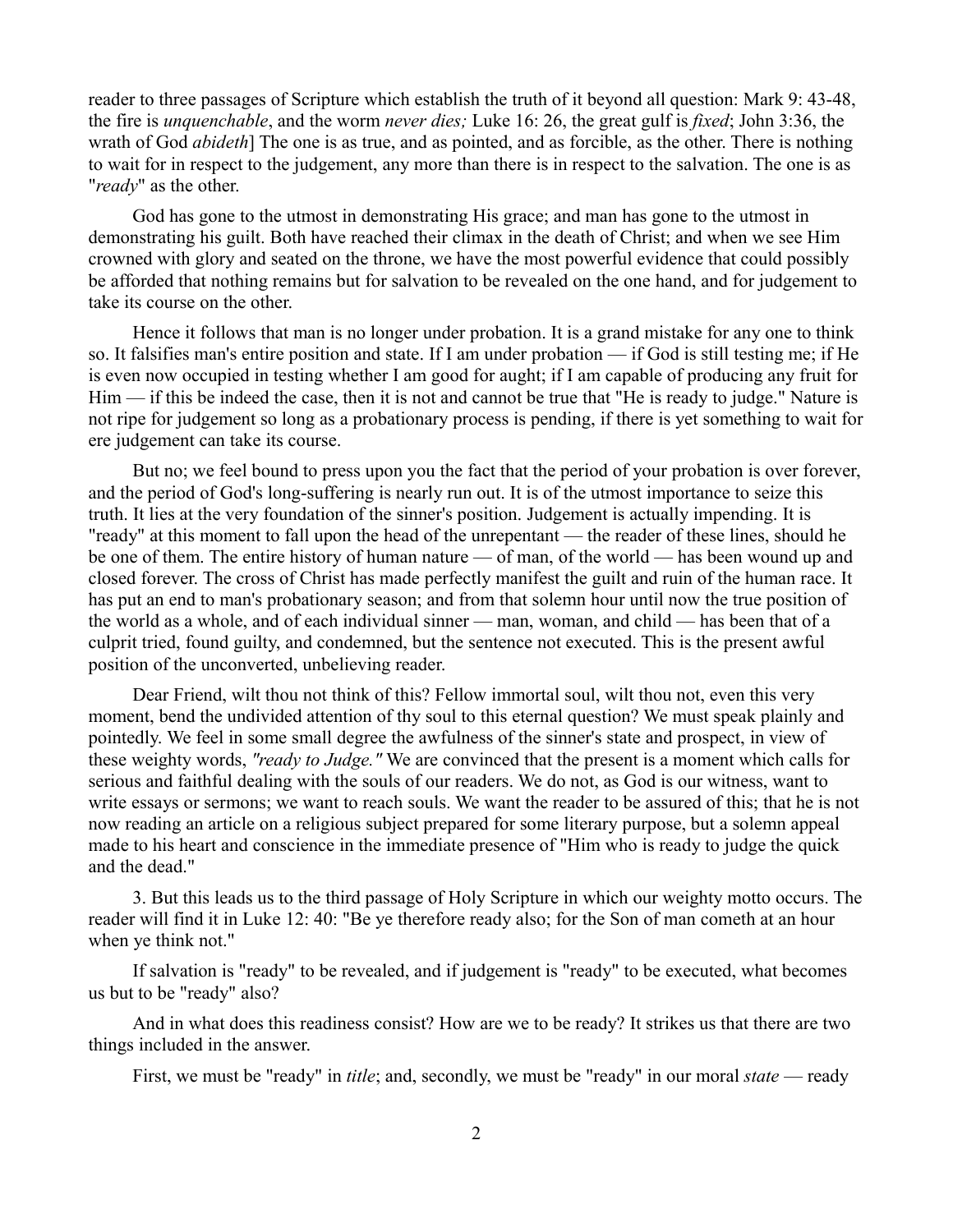in conscience, and ready in heart. The one is founded upon the work of Christ *for* us; the other is connected with the work of the Spirit *in* us. If we are simply resting by faith on the finished work of Christ, if we are leaning exclusively on what He has done and what He is, then are we in very truth ready in title, and we may rest assured of being with Him when He comes.

But, on the other hand, if we are leaning upon our fancied goodness, upon any righteousness which we think we possess, upon not having done any harm to any one, upon our not being worse than some of our neighbours, upon our church-membership, upon our attention to the ordinances of religion; if we are leaning upon any or all of these things, or if we are adding these things to Christ, then we may be assured we are not ready in title, not ready in conscience. God can accept nothing, absolutely nothing, as a title, but Christ. To bring aught else is to declare that Christ is not needful: to bring aught besides is to affirm that He is not enough. But God has borne ten thousand testimonies to the fact that we can do with nothing less, and that we want nothing more, than Christ. Hence, therefore, Christ is our all-essential and all-sufficient title.

But, then, there is such a thing as professing to be ready in title while at the same time we are not ready in our moral condition or practical state. This demands our gravest attention. There is a vast amount of easy-going evangelical profession abroad at the present moment. The atmosphere is permeated by the rays of gospel light. The darkness of the Middle Ages has been chased away by the brightness of a free gospel and an open Bible.

We are thankful for a free gospel and an open Bible. But we cannot shut our eyes to the fact that there is a fearful amount of laxity, unsubduedness, and self-indulgence going hand in hand with the evangelical profession of the day. We notice with the deepest anxiety many young professors who have, or seem to have, a very clear insight, so far as the intellect goes, into the truth of the sinner's title, who, if we are to judge from their style, deportment, and habits, are not "ready" in their moral condition in the real state of their hearts. We are at times, we must confess, sadly cast down when we see our young friends decking their persons in the vain fashions of a vain and sinful world; feeding upon the vile literature that issues in such frightful profusion from the press; and actually singing vain songs and engaging in light and frivolous conversation. It is impossible to reconcile such with "Be ye also ready."

We may perhaps be told that these things are externals, and that the grand point is to be occupied with Christ. It may be said — it has been said — "Provided we have Christ in our hearts, it does not matter what we have on our heads or in our hands." We reply, "If we really have Christ in our hearts, it will regulate what we put on our heads and take into our hands; yea, it will exert a *manifest* influence upon our whole deportment and character."

We should like to ask some of our young friends this question: "Would you like the Lord Christ to come and find you reading a love-story, or singing a song?" We feel assured you would not. Well, then, let us, in the name of the Lord, see to it that we do not engage in anything which does not comport with our being "*ready*."

We specially urge this upon the young Christian reader. Let this question be ever before us, "Am I ready? — ready in title, ready in state, ready in conscience, ready in heart?" The times are really very solemn, and it behoves us to think seriously of our true state. We feel persuaded that there is a lack of real, godly heart-exercise amongst us. There are, we fear, many — God only knows how many — who are not ready; many who would be taken aback and terribly surprised by death or the coming of the Lord. There are things said and done by those who occupy the very highest platform of profession which we dare not indulge in if we are really *looking* for the Lord.

God grant that the reader may know what it is to be ready in title and ready in state; that he may